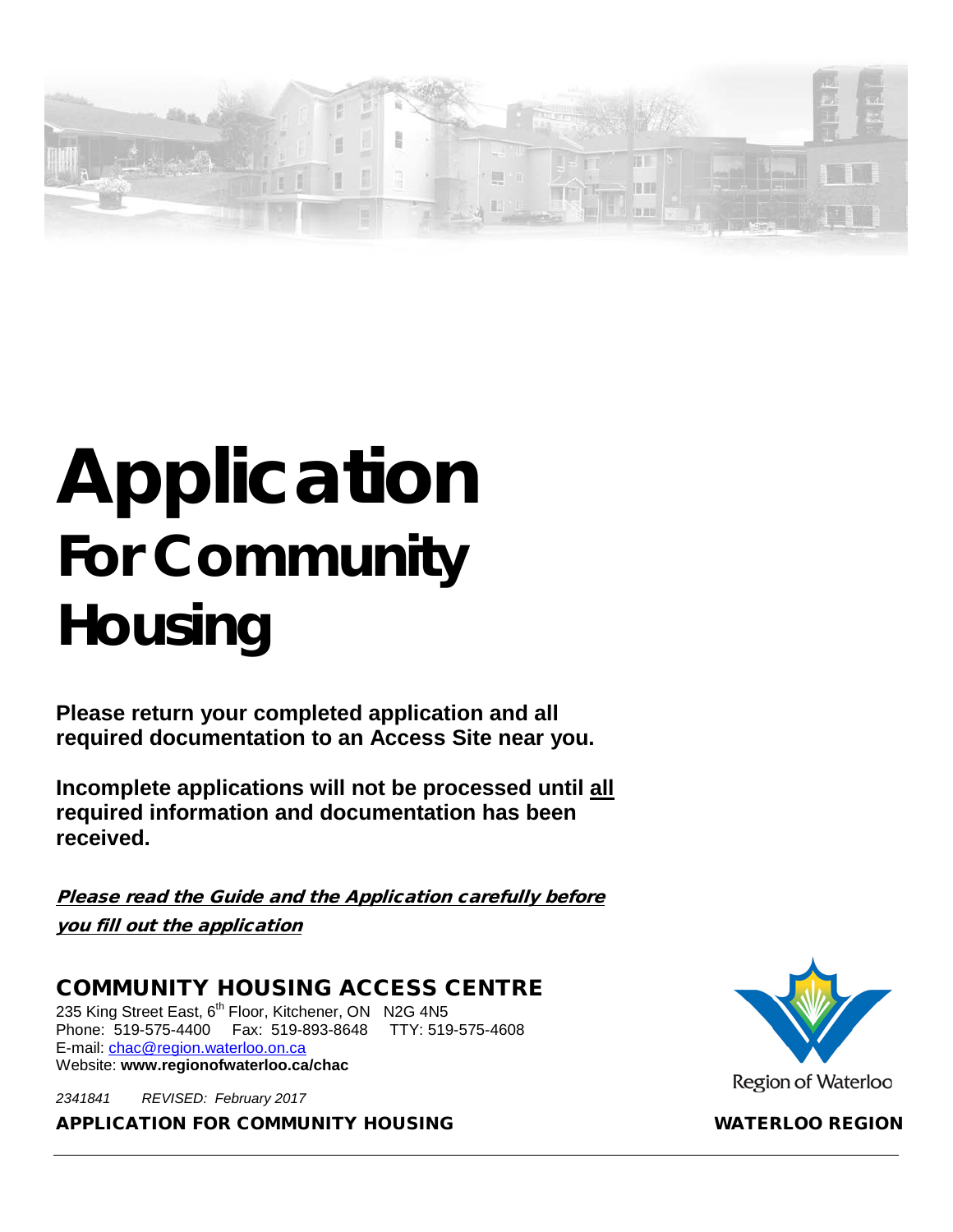# **For each member of your household, you MUST include proof of your:**

| $\Box$ | <b>Status in Canada</b>                                                                                           | Must include one of the following for each household member:                                                                                                                                                                                                                                                                                                                                                    |
|--------|-------------------------------------------------------------------------------------------------------------------|-----------------------------------------------------------------------------------------------------------------------------------------------------------------------------------------------------------------------------------------------------------------------------------------------------------------------------------------------------------------------------------------------------------------|
|        |                                                                                                                   | Canadian birth certificate<br>Canadian citizenship document, $8 \frac{1}{2} \times 11$ paper form (both sides)<br>٠<br>Native Status card, (both sides)<br>٠<br>permanent resident card, (both sides)<br>٠<br>proof of application for permanent residency status,<br>record of landing,<br>$\blacksquare$<br>convention refugee documentation<br>٠<br>refugee claimant form, and/or<br>Valid Canadian Passport |
| $\Box$ | <b>Legal Name</b>                                                                                                 | Include:                                                                                                                                                                                                                                                                                                                                                                                                        |
|        |                                                                                                                   | If the name on your application does not match the name on your<br>$\blacksquare$<br>Status in Canada document, you must provide a copy of other<br>ID/documentation that verifies your legal name. (e.g. Driver's<br>License, Social Insurance Card, Marriage License, etc.).                                                                                                                                  |
| □      | <b>Birth date</b>                                                                                                 | Include:                                                                                                                                                                                                                                                                                                                                                                                                        |
|        |                                                                                                                   | Proof of your birth date, if it is not shown on the document you<br>give as proof of your status in Canada.                                                                                                                                                                                                                                                                                                     |
| $\Box$ | <b>Income &amp; Assets</b>                                                                                        | For each household member 16 years of age or older, include:                                                                                                                                                                                                                                                                                                                                                    |
|        |                                                                                                                   | Proof of all sources of income and the amount, and<br>Proof (with the value) of any assets currently owned OR any sold or<br>٠<br>transferred within the last three years<br>Proof of full-time attendance, if in school<br>$\blacksquare$                                                                                                                                                                      |
| $\Box$ | <b>Residential Property</b><br>you own                                                                            | If you own any property you could live in all year round (even if not in<br>Canada), you must include:                                                                                                                                                                                                                                                                                                          |
|        |                                                                                                                   | a completed Declaration of Intent to Sell Property form.                                                                                                                                                                                                                                                                                                                                                        |
|        |                                                                                                                   | You must also show us:                                                                                                                                                                                                                                                                                                                                                                                          |
|        |                                                                                                                   | an appraisal, or<br>a mortgage statement, or<br>other documents for the property to prove its current value and your<br>current equity.                                                                                                                                                                                                                                                                         |
|        |                                                                                                                   | Your equity will be included as income.                                                                                                                                                                                                                                                                                                                                                                         |
| $\Box$ | <b>Custody/Access</b>                                                                                             | For all children listed on the application, you must provide:                                                                                                                                                                                                                                                                                                                                                   |
|        | <b>Documents</b>                                                                                                  | Documentation specifying the specific custody/access provisions                                                                                                                                                                                                                                                                                                                                                 |
|        | (For single parents not<br>receiving Ontario Works<br>(OW) or Ontario Disability<br><b>Support Program (ODSP)</b> | $\blacktriangleright$ Legal document (dated within the last 3 years) – i.e. Court order,<br>Separation agreement, Sworn Affidavit signed by both legal parents<br>AND/OR a copy of the Canada child tax benefit (CCTB) and Ontario<br>child benefit (OCB) notice that shows the applicant's name & address<br>and lists the names of the child/children)                                                        |

# APPLICATION FOR COMMUNITY HOUSING WATERLOO REGION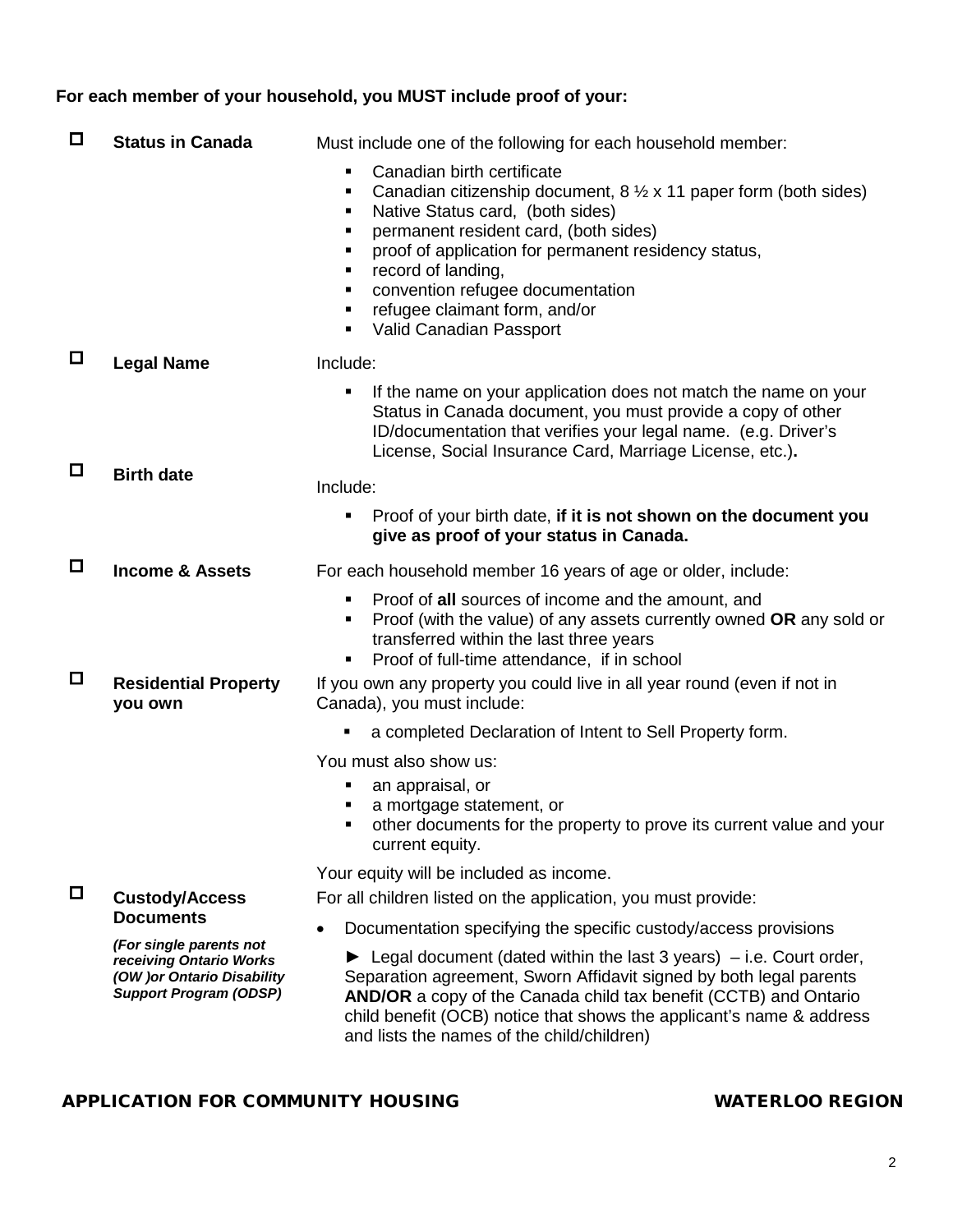# **Who can apply for Community Housing?**

### **See Page 4 of the Application Guide**

CHAC will review all applications for Community Housing to see if they qualify.

We will only place you on the waiting list for Community Housing, **if** you meet all the requirements.

**Tips on filling out your Application…**

**Note: We need ALL information and documentation to process your Application. Incomplete applications will be mailed back to the applicant with a checklist of what is needed.**

- Read the Application Guide **BEFORE** you begin.
- Print clearly in ink.
- Complete **all** sections of the Application that apply to you.
- Use the checklist on the previous page to make sure you have included all the required documentation.
- Before you sign the Application, read and understand the Declaration and Consent (Section 7). All household members 16 years of age and older **must** sign the Application. If someone else completes the Application for you, tell us this in Section 1 under Alternate Contact Information.
- Mail or bring this **completed** Application, with **all** the supporting documentation, to the address listed on the front of the application.

**Community Housing is NOT emergency housing. Community Housing cannot house people immediately, no matter what the reason is for the housing difficulty.**

**If you need emergency housing, please call for information about available emergency shelters.**

**Visit our website at [www.regionofwaterloo.ca/chac](http://www.regionofwaterloo.ca/chac)**

You can make photocopies of documents at an Access Site, free of charge. Please do not submit original documents with your application.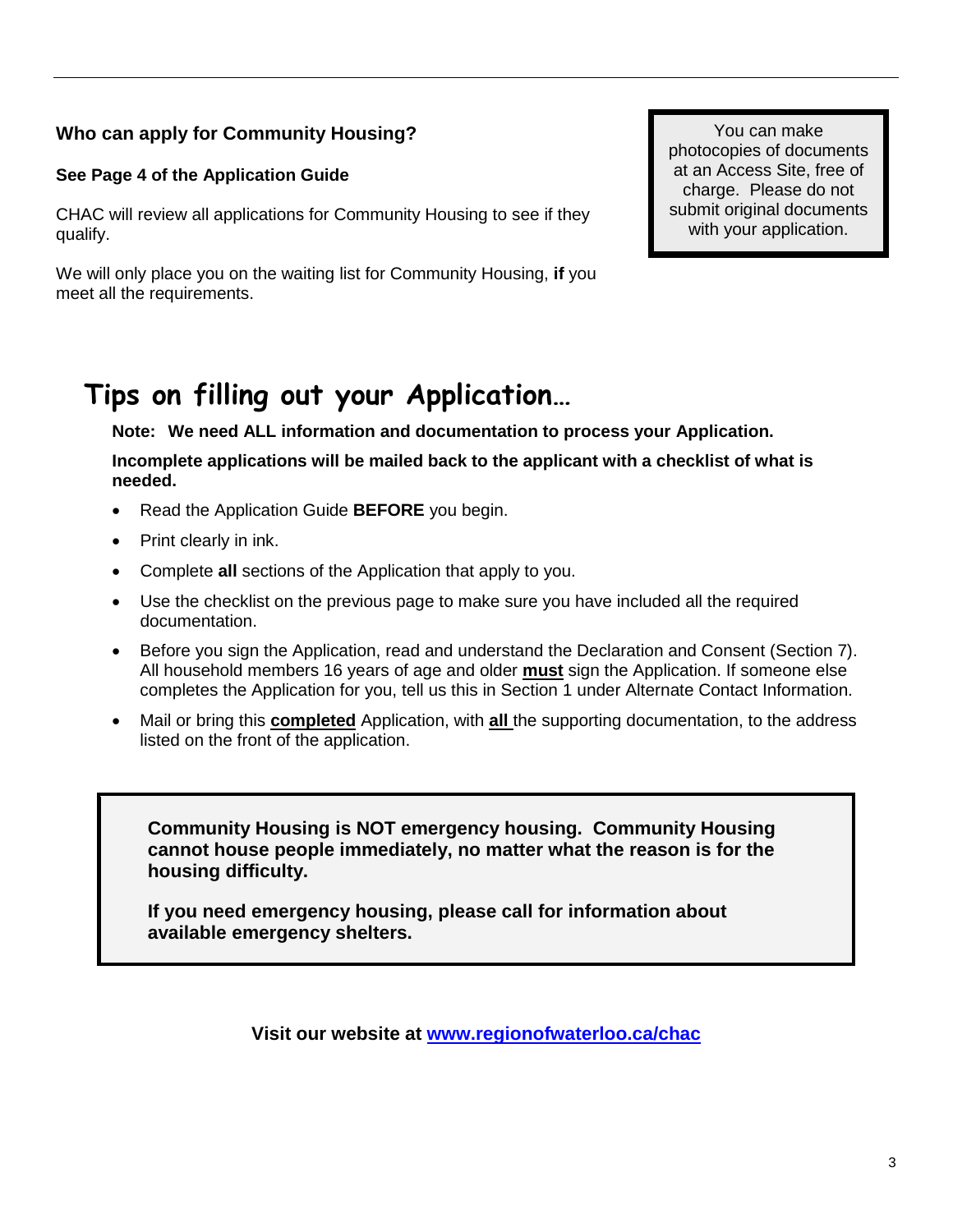**Definition of Income: 'Income' means ALL income (i.e. gross income), benefits, and gains of every kind and from every source.**

# **Examples of Income and Assets and written proof you must include for Section 4**

**EMPLOYMENT RELATED INCOME** *Two months of pay stubs, or a completed employment verification form for:*

- Full-time, Part-time, Irregular, Casual, Seasonal, Odd jobs
- Overtime earnings, separation/vacation pay
- Commissions and bonuses
- Tips and gratuities

*A statement showing how much and how often you get payments, or a copy of cheque stubs for:*

- Disability / Sickness pay
- Long term income protection payments
- Workplace Safety & Insurance Board (WSIB)
- Employment Insurance Payments (EI)

**SELF-EMPLOYMENT INCOME** *A certified copy of your most recent tax return including the Statement of Business activities and notice of assessment*

• Examples of self employment include but are not limited to: Tutoring, Music Teaching, Child Care, Babysitting, Taxi, Business, etc.

**SOCIAL ASSISTANCE INCOME** *A copy of cheque stub and drug card*

- Ontario Works (OW)
- Ontario Disability Support (ODSP)

**PENSIONS AND ALLOWANCE INCOME** *A copy of statement of entitlement, cheque stubs, or bank statements which show how much and how often you get paid*

- Old Age Security (OAS)
- Guaranteed Income Supplement (GIS)
- Guaranteed Annual Income Supplement (GAINS)
- Canada Pension Plan (CPP)
- Quebec Pension Plan (QPP)
- Social Security (other countries)
- Widow's Pension
- Company Pension
- Private Pension
- Public Service Plan
- Civilian War Pensions
- Disability Pension
- War Veterans Allowance (D.V.A.)
- War Veterans Allowance (other countries)

### **PENSIONS AND ALLOWANCE INCOME (CONTINUED)**

- Military or Militia or Civil Defense Allowance
- Training / Retraining Allowances

**OTHER INCOME** *Copies of statements, cheque stubs, bank statements, legal agreements or other proof of income* 

- Insurance payments
- Student grants/bursaries, OSAP
- Provincial or municipal payments
- Payments under compensation for Victims of Crime Act
- Mortgage income
- Payments from Public Guardian and Trustee
- Payments from Children's Aid Society or Catholic Children's Aid
- Separation payments
- Alimony payments
- Support payments (for spouse or child)
- Support from relatives or other sources/Sponsorship
- One-time lump sum payments (inheritances, court and out-of-court settlements)

### **INCOME PRODUCING ASSETS** *Statements of equity,*

*audited financial statements, bank statements, certified copy of your most recent income tax, etc*.

- Farm property which produces income
- Real estate (residential, commercial, farmland, cottage, mobile home) which produces rental income
- Savings account (bank, trust company, credit union), annuities, Guaranteed Investment Certificates, stocks or shares, bonds, debentures, mortgages, loans, notes, term deposits
- License which produces income (e.g. Taxi License)
- Business interest which produces income

### **NON-INCOME PRODUCING ASSETS Provide a copy of statements for:**

- Life insurance (with cash surrender value)
- Registered Retirement Savings Plan
- Real estate (house, condominium, summer cottages, farmland, commercial or vacant land) in any country
- Business interest which does not produce income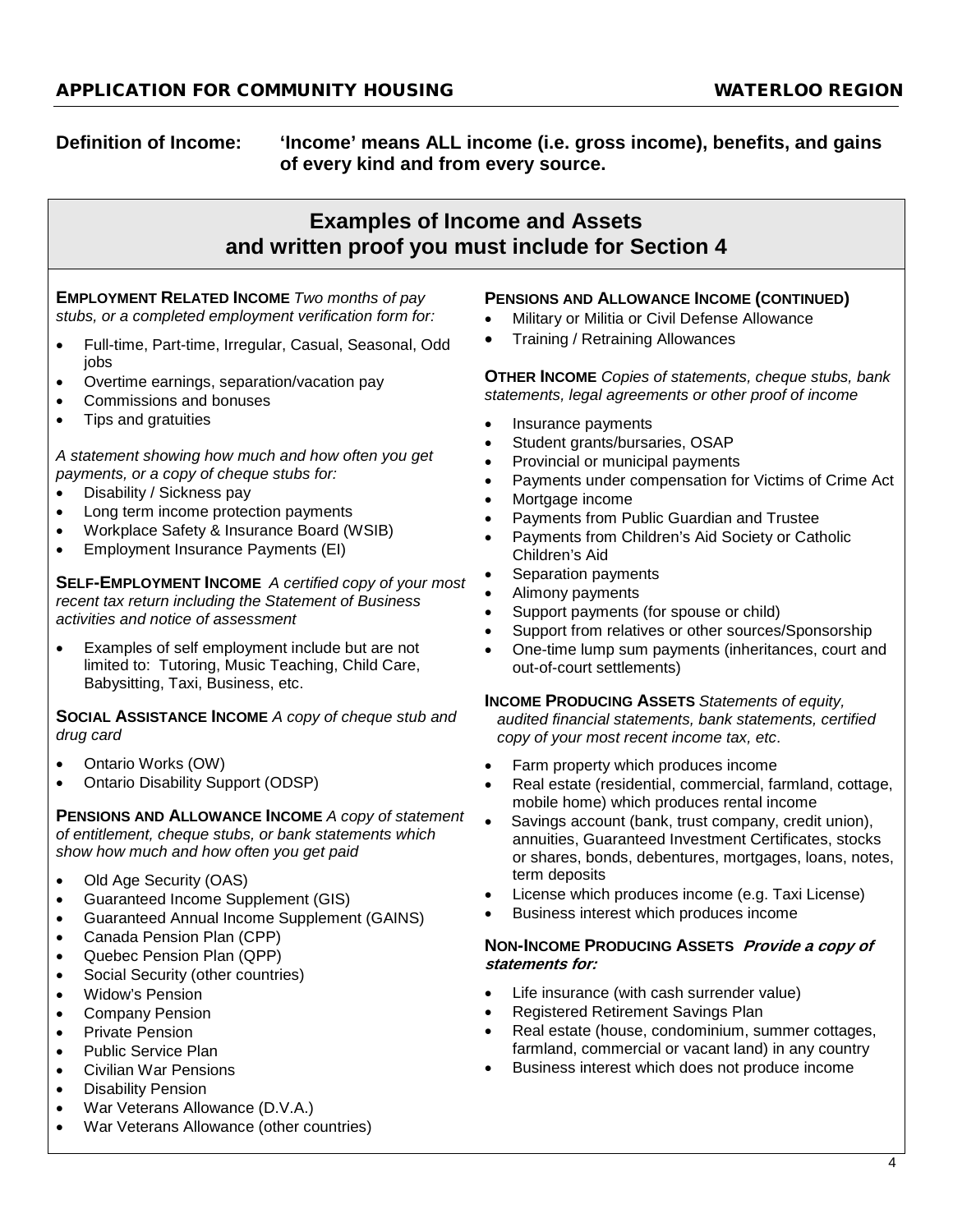| <b>SECTION 1 - MAIN APPLICANT INFORMATION</b>                                                                                               |       |                                 |                                               |  |  |
|---------------------------------------------------------------------------------------------------------------------------------------------|-------|---------------------------------|-----------------------------------------------|--|--|
| <b>First Name:</b>                                                                                                                          |       | <b>Middle Name:</b>             |                                               |  |  |
| <b>Last Name:</b>                                                                                                                           |       | <b>Alternate/Maiden Name:</b>   |                                               |  |  |
| What is your status in Canada? (attach proof to the application)                                                                            |       |                                 |                                               |  |  |
| $\Box$ Canadian Citizen $\Box$ Permanent Resident $\Box$ Sponsored Immigrant $\Box$ Refugee                                                 |       |                                 |                                               |  |  |
| □ Refugee Claimant □ First Nations □ Other (Please specify: ____________________<br>$\Box$ Male $\Box$ Female<br>Sex:                       |       | Date of Birth (MM/DD/YYYY):     |                                               |  |  |
|                                                                                                                                             |       |                                 |                                               |  |  |
| <b>Social Insurance Number:</b>                                                                                                             |       | <b>Marital Status:</b>          |                                               |  |  |
| Address: □ Current address □ Mailing Address                                                                                                |       |                                 | Unit #:                                       |  |  |
|                                                                                                                                             |       |                                 |                                               |  |  |
| City:                                                                                                                                       |       | <b>Province:</b>                | <b>Postal Code:</b>                           |  |  |
| Is your current housing subsidized? $\Box$ Yes $\Box$ No                                                                                    |       |                                 |                                               |  |  |
| E-mail:                                                                                                                                     |       | <b>Home Phone:</b>              |                                               |  |  |
| <b>Work Phone:</b>                                                                                                                          |       | <b>Cell Phone</b>               |                                               |  |  |
| How do you prefer to receive correspondence?                                                                                                |       | E-mail $\square$<br>Mail $\Box$ | No preference $\Box$                          |  |  |
| <b>Present Accommodation:</b><br>Own/co-own $\Box$ Rent $\Box$ Temporary $\Box$ Staying with relative or friend $\Box$ No permanent address |       |                                 |                                               |  |  |
| How much do you pay per month? ____________                                                                                                 |       | Move in date: ________________  |                                               |  |  |
| <b>Current Landlord Information:</b><br>Address:<br>City:                                                                                   | Name: | Phone Number:                   |                                               |  |  |
| Are you currently under notice of eviction? $\Box$ Yes $\Box$ No                                                                            |       |                                 | Reason for eviction: ________________________ |  |  |
| <b>ALTERNATE CONTACT INFORMATION</b>                                                                                                        |       |                                 |                                               |  |  |
| Other people we can call if we need to reach you:                                                                                           |       |                                 |                                               |  |  |
| Name<br>Relationship                                                                                                                        |       |                                 | <b>Phone Number</b>                           |  |  |
|                                                                                                                                             |       |                                 |                                               |  |  |
| $\Box$ Yes $\Box$ No<br>Do you give us permission to talk about your application with the above people?                                     |       |                                 |                                               |  |  |
| Do you need an interpreter? $\Box$ Yes $\Box$ No                                                                                            |       |                                 |                                               |  |  |
|                                                                                                                                             |       |                                 |                                               |  |  |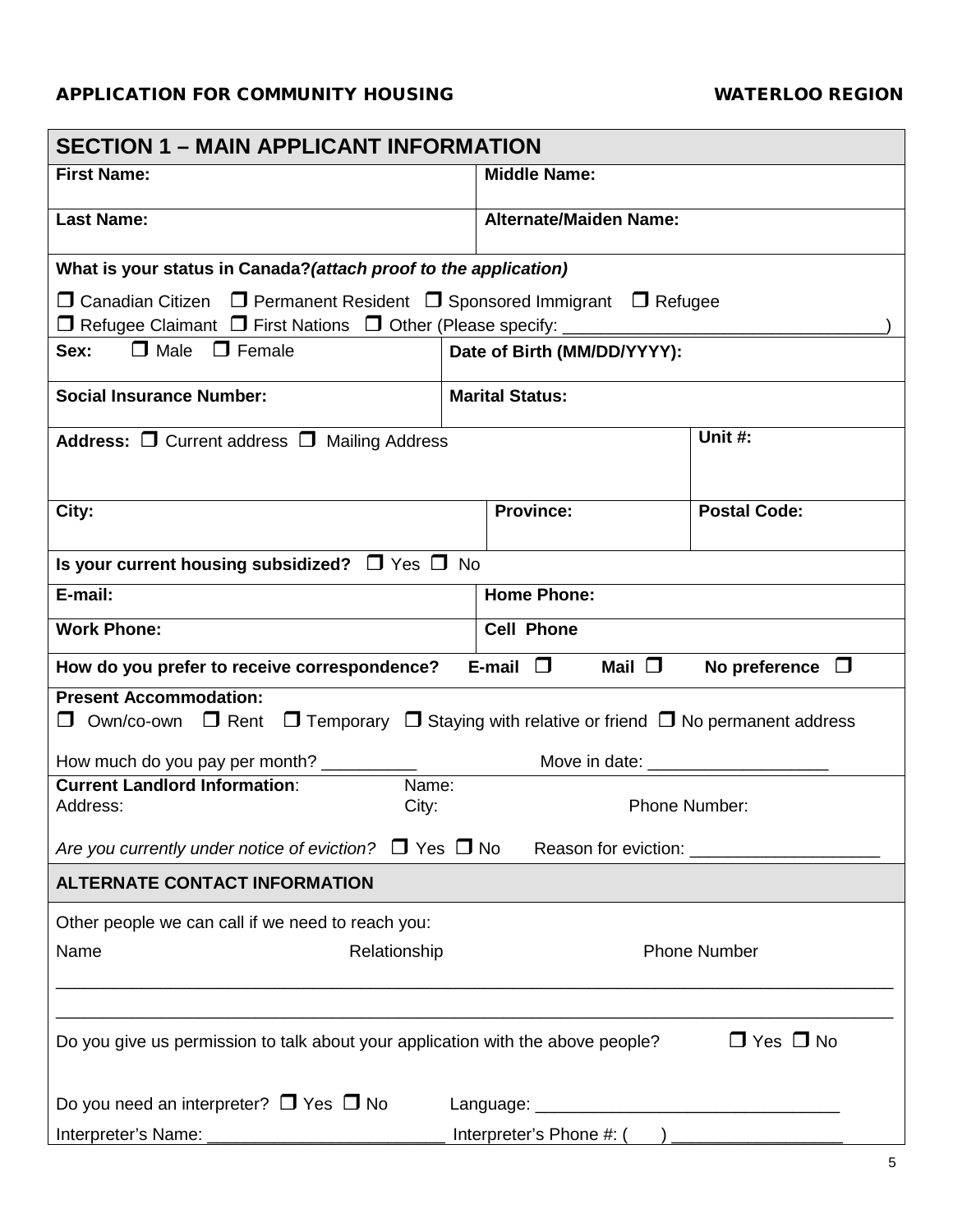| <b>SECTION 2 - CO-APPLICANT INFORMATION</b> (a spouse is a co-applicant, not a dependent)                                                                                       |                  |                                                                                                 |                      |                               |               |                                   |                                            |
|---------------------------------------------------------------------------------------------------------------------------------------------------------------------------------|------------------|-------------------------------------------------------------------------------------------------|----------------------|-------------------------------|---------------|-----------------------------------|--------------------------------------------|
| <b>First Name:</b>                                                                                                                                                              |                  |                                                                                                 | <b>Middle Name</b>   |                               |               |                                   |                                            |
| <b>Last Name</b>                                                                                                                                                                |                  |                                                                                                 |                      | <b>Maiden/Alternate Name:</b> |               |                                   |                                            |
| What is your status in Canada? (attach proof to the application)                                                                                                                |                  |                                                                                                 |                      |                               |               |                                   |                                            |
| $\Box$ Canadian Citizen $\Box$ Permanent Resident $\Box$ Sponsored Immigrant $\Box$ Refugee<br>□ Refugee Claimant □ First Nations □ Other (Please specify: ____________________ |                  |                                                                                                 |                      |                               |               |                                   |                                            |
| $\Box$ Male $\Box$ Female<br>Sex:                                                                                                                                               |                  |                                                                                                 |                      |                               |               | Date of Birth (MM/DD/YYYY):       |                                            |
| <b>Social Insurance Number:</b>                                                                                                                                                 |                  | <b>Marital Status:</b>                                                                          |                      |                               |               | <b>Relationship to Applicant:</b> |                                            |
| Unit #:<br>Address: □ Current address □ Mailing Address (Leave blank if same<br>as applicant)                                                                                   |                  |                                                                                                 |                      |                               |               |                                   |                                            |
| City:                                                                                                                                                                           |                  |                                                                                                 | <b>Province:</b>     |                               |               | <b>Postal Code:</b>               |                                            |
| Is your current housing subsidized? $\Box$ Yes $\Box$ No                                                                                                                        |                  |                                                                                                 |                      |                               |               |                                   |                                            |
| E-mail:                                                                                                                                                                         |                  |                                                                                                 |                      | Home Phone: (                 | $\rightarrow$ |                                   |                                            |
| <b>Work Phone: (</b><br>$\lambda$                                                                                                                                               |                  |                                                                                                 | Cell Phone: (        |                               |               |                                   |                                            |
| Present Accommodation: (Leave blank if same as applicant)<br>Own/co-own<br>How much do you pay per month? ________                                                              |                  | $\Box$ Rent $\Box$ Temporary $\Box$ Staying with relative or friend $\Box$ No permanent address |                      |                               |               |                                   |                                            |
| SECTION 3 - HOUSEHOLD INFORMATION List below all other people that will live with you.                                                                                          |                  |                                                                                                 |                      |                               |               |                                   |                                            |
| You must include proof of residency status for each member of this household and proof of full-time                                                                             |                  | attendance at school for all students 16 years of age or older.                                 |                      |                               |               |                                   |                                            |
| <b>First Name</b>                                                                                                                                                               | <b>Last Name</b> | (MM/DD/YY)                                                                                      | <b>Date of Birth</b> | <b>Status in</b><br>Canada    |               | Sex (M/F)                         | <b>Relationship to</b><br><b>Applicant</b> |
|                                                                                                                                                                                 |                  |                                                                                                 |                      |                               |               | $\square$ M $\square$ F           |                                            |
|                                                                                                                                                                                 |                  |                                                                                                 |                      |                               |               | $\square$ M $\square$ F           |                                            |
|                                                                                                                                                                                 |                  |                                                                                                 |                      |                               |               | $\square$ M $\square$ F           |                                            |
|                                                                                                                                                                                 |                  |                                                                                                 |                      |                               |               | $\square$ M $\square$ F           |                                            |
|                                                                                                                                                                                 |                  |                                                                                                 |                      |                               |               | $\square$ M $\square$ F           |                                            |
|                                                                                                                                                                                 |                  |                                                                                                 |                      |                               |               | $\square$ M $\square$ F           |                                            |
|                                                                                                                                                                                 |                  |                                                                                                 |                      |                               |               | $\square$ M $\square$ F           |                                            |
|                                                                                                                                                                                 |                  |                                                                                                 |                      |                               |               | $\square$ M $\square$ F           |                                            |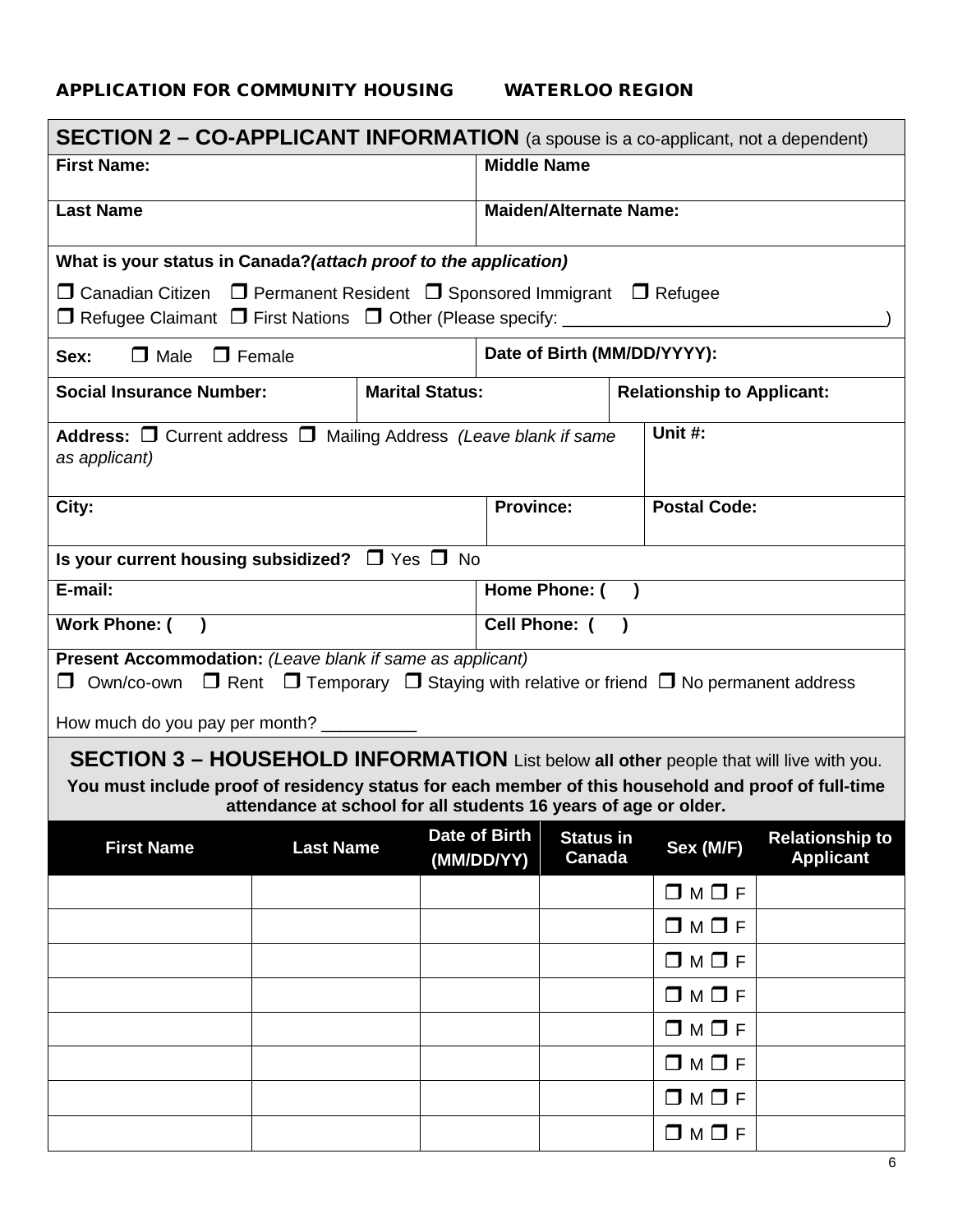### APPLICATION FOR COMMUNITY HOUSING WATERLOO REGION

# **SECTION 4 – INCOME AND ASSET INFORMATION**

## **INCOME**

Fill in the monthly income (before deductions) for you and each person in your household 16 years of age and older**. See page 3 of this Application for examples of possible income.**

| <b>SOURCE OF INCOME</b>                                                                                                                                                                       | <b>APPLICANT</b><br><b>Gross Monthly</b><br>Amount | <b>CO-APPLICANT</b><br><b>Gross Monthly</b><br>Amount | <b>OTHER HOUSEHOLD</b><br><b>MEMBER</b><br><b>Gross Monthly Amount</b> |
|-----------------------------------------------------------------------------------------------------------------------------------------------------------------------------------------------|----------------------------------------------------|-------------------------------------------------------|------------------------------------------------------------------------|
| Employment                                                                                                                                                                                    | \$                                                 | \$                                                    | \$                                                                     |
| Self Employment                                                                                                                                                                               | \$                                                 | \$                                                    | \$                                                                     |
| Employment Insurance (EI)                                                                                                                                                                     | \$                                                 | \$                                                    | \$                                                                     |
| Workers Safety Insurance Board (WSIB)                                                                                                                                                         | $\mathfrak{S}$                                     | \$                                                    | \$                                                                     |
| Ontario Works (OW)                                                                                                                                                                            | \$                                                 | \$                                                    | \$                                                                     |
| <b>Ontario Disability Support Program (ODSP)</b>                                                                                                                                              | \$                                                 | \$                                                    | \$                                                                     |
| Old Age Security (OAS) / Supplement                                                                                                                                                           | \$                                                 | \$                                                    | \$                                                                     |
| GAINS "A" / GIS                                                                                                                                                                               | \$                                                 | \$                                                    | \$                                                                     |
| Canada Pension Plan (CPP/QPP)                                                                                                                                                                 | \$                                                 | \$                                                    | \$                                                                     |
| <b>Other Country Pension</b>                                                                                                                                                                  | \$                                                 | \$                                                    | \$                                                                     |
| Other Pension(s)                                                                                                                                                                              | \$                                                 | \$                                                    | \$                                                                     |
| $\Box$ Received $\Box$ Paid<br><b>Support Payments</b>                                                                                                                                        | \$                                                 | \$                                                    | \$                                                                     |
| Grant/Bursary                                                                                                                                                                                 | \$                                                 | \$                                                    | \$                                                                     |
| Other income (give details):                                                                                                                                                                  | \$                                                 | \$                                                    | \$                                                                     |
| <b>ASSETS</b><br>Fill in the value of any assets owned by you and each person in your household<br>16 years of age and older. See page 3 of this Application for examples of possible assets. |                                                    |                                                       |                                                                        |

| <b>TYPE OF ASSET</b>         | <b>APPLICANT</b> | <b>CO-APPLICANT</b> | <b>OTHER HOUSEHOLD</b><br><b>MEMBER</b> |
|------------------------------|------------------|---------------------|-----------------------------------------|
| Bank Account (give details): | Φ                | Φ                   | Φ                                       |
| GICs/Bonds (give details):   |                  | ง                   | Φ                                       |
| RRSPs (give details):        | ง                |                     | Φ                                       |
| Other assets (give details): |                  | ง                   | \$                                      |
| Property (give details):     | Φ                |                     | \$                                      |

**You MUST attach proof of income and assets to this Application. !**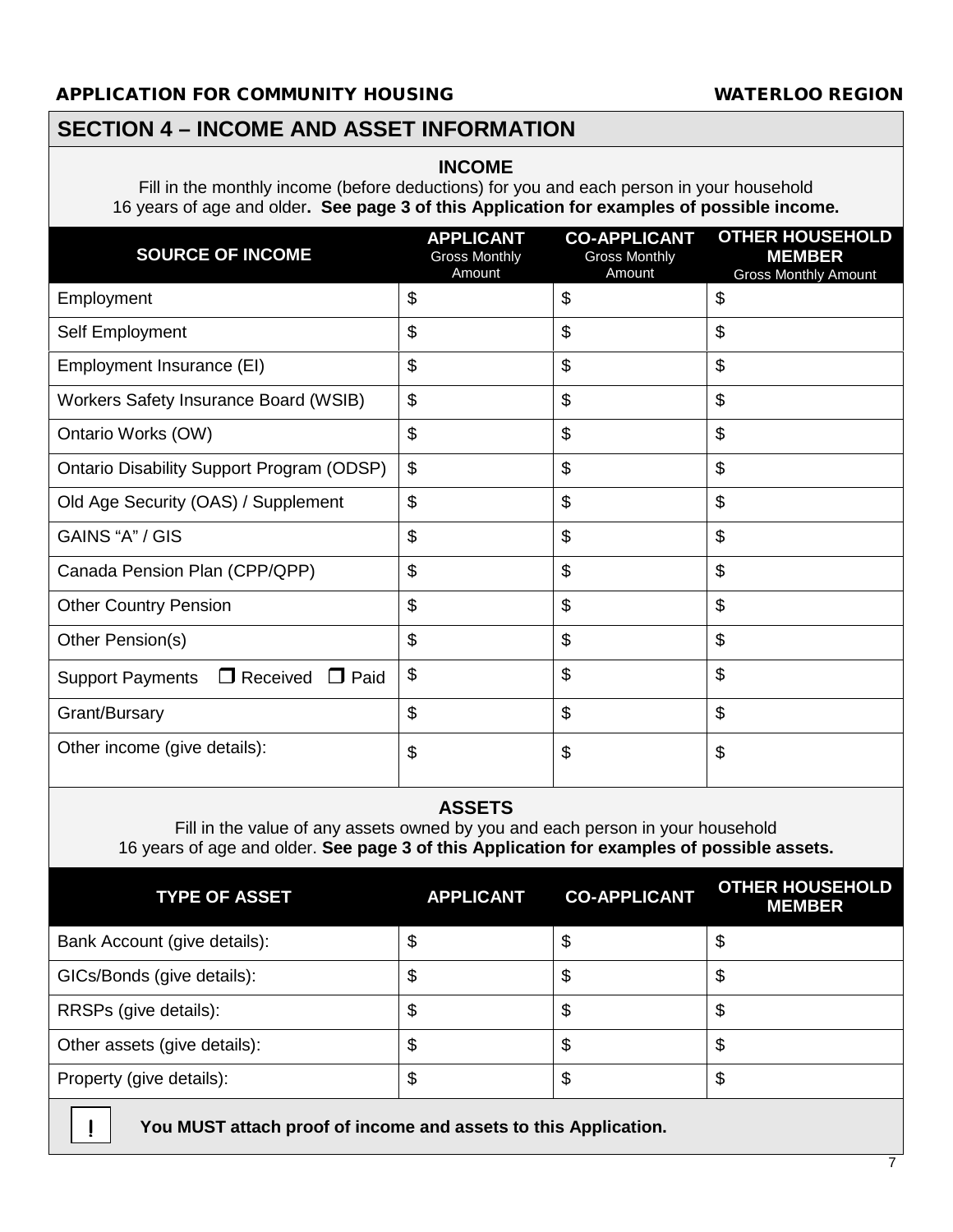$\Box$  Yes  $\Box$  No.

1. Have you given away, or transferred, any property, real estate, investments or other funds/money to relatives or friends? Has anyone in your household?  $\Box$  Yes  $\Box$  No.

If '**yes**', give date of transfer (MM/DD/YY): \_\_\_\_\_\_\_\_\_\_\_\_ Amount/Value: \$\_\_\_\_\_\_\_\_\_

If 'yes', what is the address of the property:

2. Do you presently own or co-own any property suitable for year round residency, in Canada or any other country?

If yes, address of property:  $\blacksquare$ 

**!**

# **SECTION 5 – HOUSING HISTORY**

**List ALL previous addresses for the last 3 years of ALL household members.**

| <b>Previous Address</b> | Move in<br>date | <b>Move</b><br>out date | <b>Name of Landlord</b> | Landlord's Phone # |
|-------------------------|-----------------|-------------------------|-------------------------|--------------------|
|                         |                 |                         |                         |                    |
|                         |                 |                         |                         |                    |
|                         |                 |                         |                         |                    |
|                         |                 |                         |                         |                    |

**Note: If you need more space for additional addresses or additional applicants, please record on a separate piece of paper and attach to this application form.**

Have you ever lived in rent-geared-to-income housing anywhere in Ontario? Or has anyone you have listed as a household member?  $\Box$  Yes  $\Box$  No If '**yes**', please fill in the chart below.

| Name of person<br>listed on the lease | <b>Address</b> | <b>Name of Housing</b><br>Provider | Move out<br>date | <b>Arrears</b><br>Owing (\$) |
|---------------------------------------|----------------|------------------------------------|------------------|------------------------------|
|                                       |                |                                    |                  |                              |
|                                       |                |                                    |                  |                              |
|                                       |                |                                    |                  |                              |

**If you owe money to a housing provider, you MUST attach a current copy of the repayment schedule, signed by the Provider. We must have proof that your arrears have been fully paid or you have an agreement in place before we can proceed with your Application. If you have outstanding arrears with no repayment agreement, your application will not be processed.**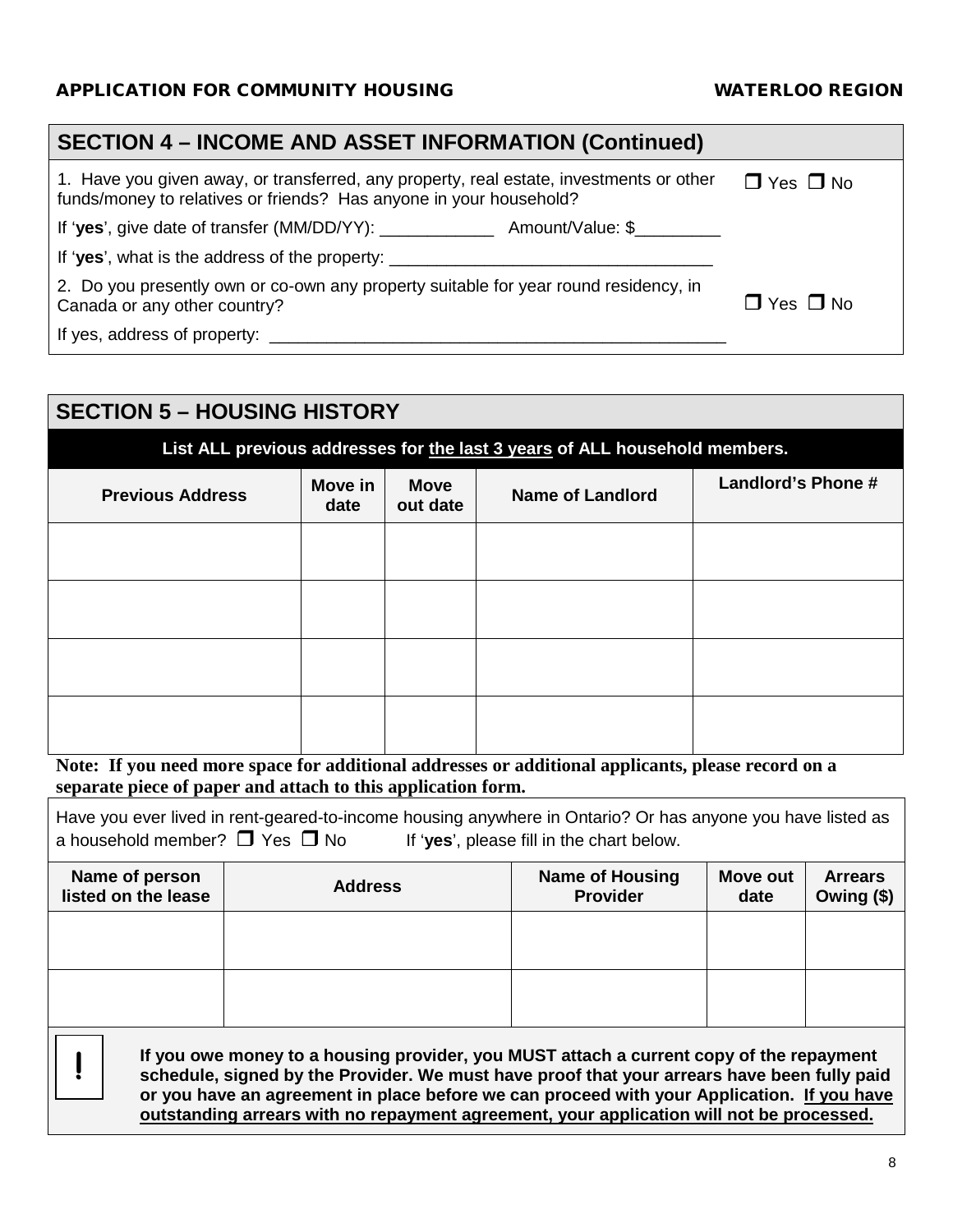# APPLICATION FOR COMMUNITY HOUSING WATERLOO REGION

| <b>SECTION 6 - ACCOMMODATION REQUIREMENTS</b>                                                                                                                                                                                                                                                                                                                      |  |  |  |  |  |
|--------------------------------------------------------------------------------------------------------------------------------------------------------------------------------------------------------------------------------------------------------------------------------------------------------------------------------------------------------------------|--|--|--|--|--|
| $\square$ 2<br>$\Box$ 3<br>$\Box$ 1<br>$\Box$ 4<br>□ 5<br>$\Box$ Bachelor<br>How many bedrooms do you need?                                                                                                                                                                                                                                                        |  |  |  |  |  |
| Which locations do you prefer? (Please check all that apply)<br>Cities:<br>$\Box$ Kitchener<br>$\Box$ Waterloo<br>$\Box$ Cambridge<br>$\Box$ North Dumfries (Ayr)<br>□ Wilmot (New Dundee, New Hamburg)<br>Townships:<br>□ Woolwich (Elmira)<br>□ Wellesley (St. Clements, Wellesley)                                                                              |  |  |  |  |  |
| If you are 60 years of age or older, do you prefer senior housing sites only? $\Box$ Yes $\Box$ No                                                                                                                                                                                                                                                                 |  |  |  |  |  |
| What type of accommodation do you prefer: $\Box$ Townhouse<br>$\Box$ Apartment<br>$\Box$ No Preference                                                                                                                                                                                                                                                             |  |  |  |  |  |
| Do you own a vehicle that requires a parking spot?<br>$\Box$ Yes $\Box$<br><b>No</b>                                                                                                                                                                                                                                                                               |  |  |  |  |  |
| $\Box$ Yes $\Box$<br>Are all household members able to climb stairs?<br><b>No</b><br>If no, please explain:                                                                                                                                                                                                                                                        |  |  |  |  |  |
| Is a member of your household expecting a baby? $\Box$ Yes $\Box$ No<br>When is the baby due?<br>If yes, attach a doctor's note to confirm the pregnancy and due date.                                                                                                                                                                                             |  |  |  |  |  |
| $\Box$ Yes $\Box$<br>Are you applying for an additional bedroom for a child for whom you have joint custody<br><b>No</b><br>or regularly scheduled overnight visits, or who is in the care of Family and Children's<br>Services?<br>If yes, attach your custody agreement, court order or statutory declaration or a letter<br>from Family and Children's Services |  |  |  |  |  |
| Are you applying for an additional bedroom, for                                                                                                                                                                                                                                                                                                                    |  |  |  |  |  |
| a) a caregiver – a person who will reside full time in the household for the purpose of<br>$\Box$ Yes $\Box$ No<br>providing daily or overnight support to a member of the household, but is not a relative<br>and will not be included in the lease?                                                                                                              |  |  |  |  |  |
| b) the storage of assistive devices required due to a disability or medical equipment<br>$\Box$ Yes $\Box$ No<br>required for a serious medical condition?                                                                                                                                                                                                         |  |  |  |  |  |
| c) a separate bedroom for a spouse because of a significant disability or serious medical<br>condition?<br>$\square$ Yes $\square$<br>No.                                                                                                                                                                                                                          |  |  |  |  |  |
| If yes, to any of the above, you must attach a completed "Request for Additional<br>Bedroom Form" available from the Community Housing Access Centre.                                                                                                                                                                                                              |  |  |  |  |  |
| WHEELCHAIR ACCESS, PHYSICAL DISABILITIES & MOBILITY                                                                                                                                                                                                                                                                                                                |  |  |  |  |  |
| Are you applying for: (please check all that apply and attach a completed Medical Form)                                                                                                                                                                                                                                                                            |  |  |  |  |  |
| $\Box$ A barrier-free location<br>$\Box$ A wheelchair modified unit<br>$\Box$ Accessible parking (how many spaces?                                                                                                                                                                                                                                                 |  |  |  |  |  |
| What types of special needs do you have? (please check all that apply)                                                                                                                                                                                                                                                                                             |  |  |  |  |  |
| $\Box$ Wheelchair accessible doors or doorways $\Box$ Automatic building entry doors $\Box$ Automatic unit entry doors                                                                                                                                                                                                                                             |  |  |  |  |  |
| $\Box$ Modified Bathroom<br>$\Box$ Other<br><b>Modified Kitchen</b>                                                                                                                                                                                                                                                                                                |  |  |  |  |  |
| Tell us the specific needs (e.g. hearing impaired, etc.):                                                                                                                                                                                                                                                                                                          |  |  |  |  |  |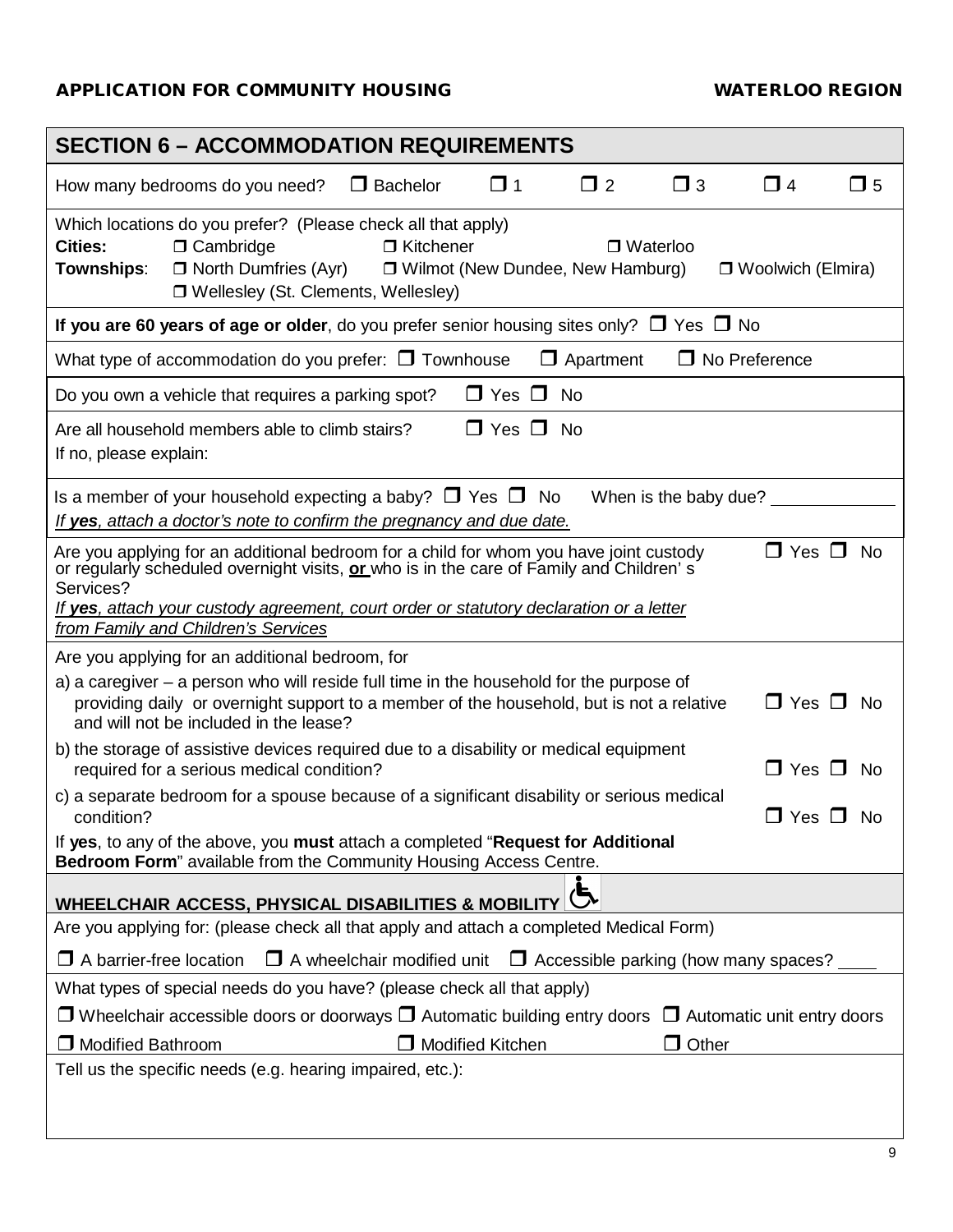| <b>SECTION 6 - ACCOMMODATION REQUIREMENTS (Continued)</b>                                                                                                                                                                                                                                                                                                                                                                                                                                                                                                                                                                                                                                                            |                         |                                                                                  |  |
|----------------------------------------------------------------------------------------------------------------------------------------------------------------------------------------------------------------------------------------------------------------------------------------------------------------------------------------------------------------------------------------------------------------------------------------------------------------------------------------------------------------------------------------------------------------------------------------------------------------------------------------------------------------------------------------------------------------------|-------------------------|----------------------------------------------------------------------------------|--|
|                                                                                                                                                                                                                                                                                                                                                                                                                                                                                                                                                                                                                                                                                                                      | <b>SUPPORT SERVICES</b> |                                                                                  |  |
| $\Box$ Yes $\Box$ No<br>Does anyone in your household need support services to live on their own?<br>For example: help with dressing, bathing, taking medication, cooking, doing laundry, housekeeping, shopping,<br>using public or private transportation, mental health supports, etc.<br>If you answer "Yes", you must provide a letter from an agency that confirms what supports are<br>needed. It must confirm that the you can live on you own, with the assistance of the agency's<br>supports.<br><b>Note:</b> The Community Housing Access Centre does NOT help set up support services. If a member<br>of your household needs support services, you have to set them up directly with a support agency. |                         |                                                                                  |  |
| <b>Name of Community Agency/Support</b><br><b>Person</b>                                                                                                                                                                                                                                                                                                                                                                                                                                                                                                                                                                                                                                                             | Phone #                 | <b>Supports Provided</b>                                                         |  |
|                                                                                                                                                                                                                                                                                                                                                                                                                                                                                                                                                                                                                                                                                                                      |                         |                                                                                  |  |
|                                                                                                                                                                                                                                                                                                                                                                                                                                                                                                                                                                                                                                                                                                                      |                         |                                                                                  |  |
|                                                                                                                                                                                                                                                                                                                                                                                                                                                                                                                                                                                                                                                                                                                      |                         |                                                                                  |  |
|                                                                                                                                                                                                                                                                                                                                                                                                                                                                                                                                                                                                                                                                                                                      |                         |                                                                                  |  |
|                                                                                                                                                                                                                                                                                                                                                                                                                                                                                                                                                                                                                                                                                                                      |                         |                                                                                  |  |
| You must give us proof from your current support service provider that says:<br>they support your application for rent-geared-to-income housing, and                                                                                                                                                                                                                                                                                                                                                                                                                                                                                                                                                                 |                         | any support services you need will continue, or will begin, when you are housed. |  |